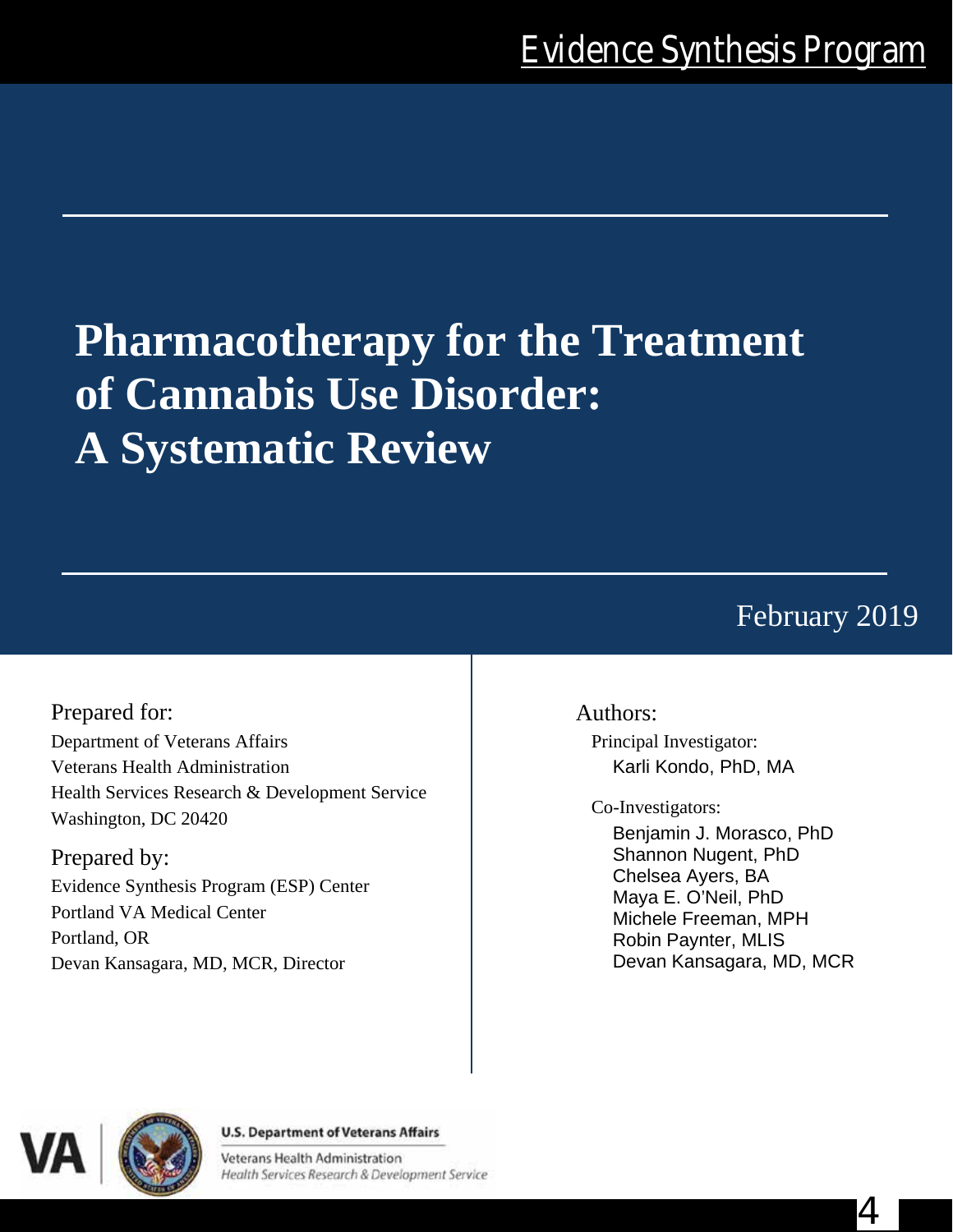# **PREFACE**

The VA Evidence Synthesis Program (ESP) was established in 2007 to provide timely and accurate syntheses of targeted healthcare topics of particular importance to clinicians, managers, and policymakers as they work to improve the health and healthcare of Veterans. These reports help:

- Develop clinical policies informed by evidence;
- Implement effective services to improve patient outcomes and to support VA clinical  $\mathbf{L}$ practice guidelines and performance measures; and
- Set the direction for future research to address gaps in clinical knowledge.  $\mathcal{L}^{\mathcal{L}}$

The program is comprised of four ESP Centers across the US and a Coordinating Center located in Portland, Oregon. Center Directors are VA clinicians and recognized leaders in the field of evidence synthesis with close ties to the AHRQ Evidence-based Practice Center Program and Cochrane Collaboration. The Coordinating Center was created to manage program operations, ensure methodological consistency and quality of products, and interface with stakeholders. To ensure responsiveness to the needs of decision-makers, the program is governed by a Steering Committee comprised of health system leadership and researchers. The program solicits nominations for review topics several times a year via the [program](https://www.hsrd.research.va.gov/publications/esp/TopicNomination.cfm) website.

Comments on this evidence report are welcome and can be sent to Nicole Floyd, Deputy Director, ESP Coord[inating Center](mailto:Nicole.Floyd@va.gov), at Nicole.Floyd@va.gov.

**Recommended citation:** Kondo K, Morasco BJ, Nugent S, Ayers C, O'Neil ME, Freeman M, Paynter R, and Kansagara D. Pharmacotherapy for the treatment of cannabis use disorder: a systematic review. VA ESP Project #05-225; 2019. Posted final reports are located on the ESP [search page](https://www.hsrd.research.va.gov/publications/esp/reports.cfm).

This report is based on research conducted by the Evidence Synthesis Program (ESP) Center located at the Portland VA Medical Center, Portland, OR funded by the Department of Veterans Affairs, Veterans Health Administration, Health Services Research and Development. The findings and conclusions in this document are those of the author(s) who are responsible for its contents; the findings and conclusions do not necessarily represent the views of the Department of Veterans Affairs or the United States government. Therefore, no statement in this article should be construed as an official position of the Department of Veterans Affairs. No investigators have any affiliations or financial involvement (*eg*, employment, consultancies, honoraria, stock ownership or options, expert testimony, grants or patents received or pending, or royalties) that conflict with material presented in the report.

KI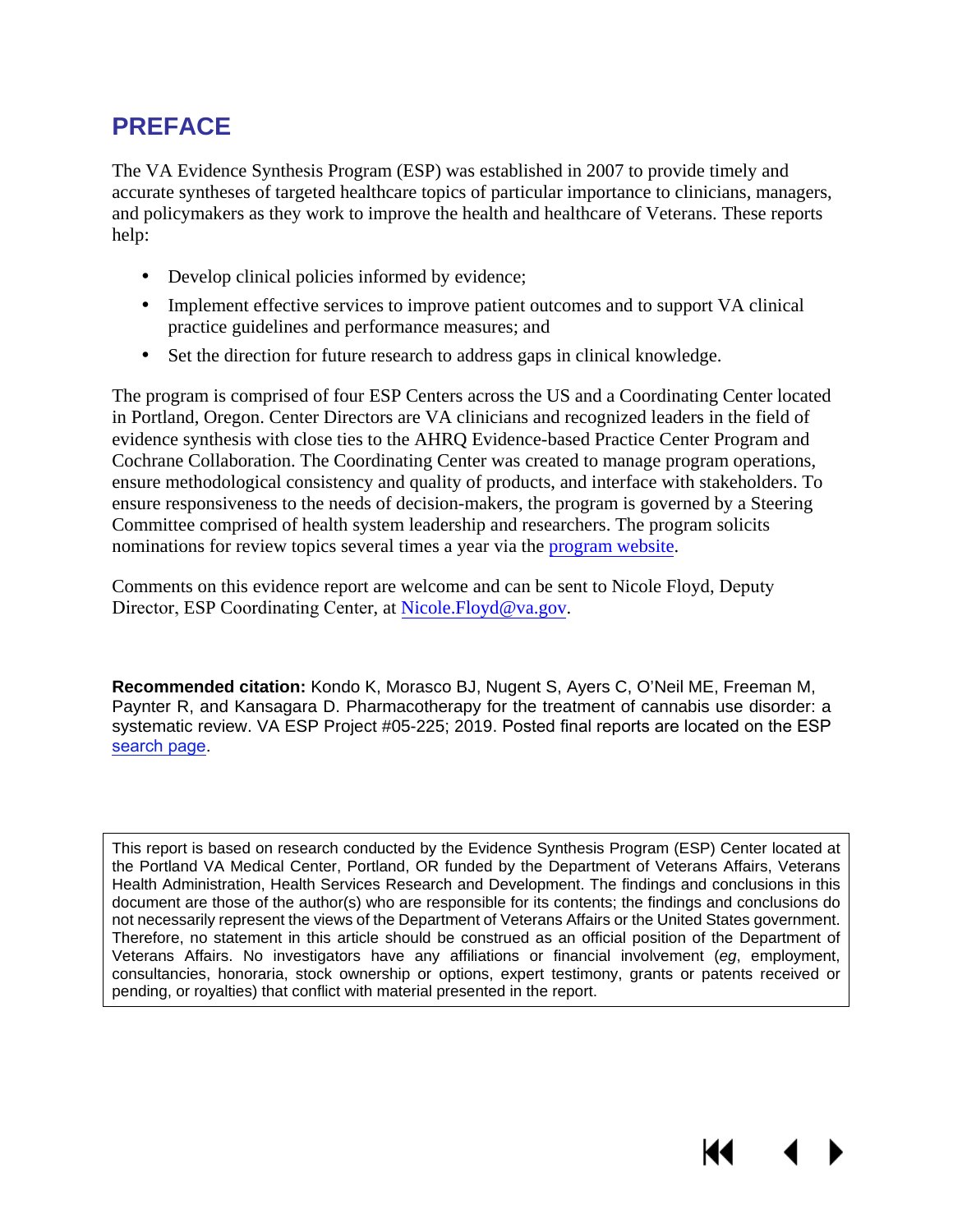# **ACKNOWLEDGMENTS**

This topic was developed in response to a nomination by Dr. Dominick DePhilippis, Education Coordinator at Philadelphia CESATE, in conjunction with Dr. Karen Drexler, National Mental Health Program Director, Substance Use Disorders for the Office of Mental Health Services for the purpose of examining the effectiveness and best practices for pharmacotherapy for cannabis use disorder. The scope was further developed with input from the topic nominators (*ie*, Operational Partners), the ESP Coordinating Center, the review team, and the technical expert panel (TEP).

In designing the study questions and methodology at the outset of this report, the ESP consulted several technical and content experts. Broad expertise and perspectives were sought. Divergent and conflicting opinions are common and perceived as healthy scientific discourse that results in a thoughtful, relevant systematic review. Therefore, in the end, study questions, design, methodological approaches, and/or conclusions do not necessarily represent the views of individual technical and content experts.

The authors gratefully acknowledge the following individuals for their contributions to this project:

## **Operational Partners**

Operational partners are system-level stakeholders who have requested the report to inform decision-making. They recommend Technical Expert Panel (TEP) participants; assure VA relevance; help develop and approve final project scope and timeframe for completion; provide feedback on draft report; and provide consultation on strategies for dissemination of the report to field and relevant groups.

## **Dominick DePhilippis, PhD**

*Education Coordinator, Philadelphia CESATE*  Office of Mental Health Services and Philadelphia CESATE

## **Karen Drexler, MD**

*National Mental Health Program Director, Substance Use Disorders*  Office of Mental Health Services

# **Technical Expert Panel (TEP)**

To ensure robust, scientifically relevant work, the TEP guides topic refinement; provides input on key questions and eligibility criteria, advising on substantive issues or possibly overlooked areas of research; assures VA relevance; and provides feedback on work in progress. TEP members are listed below:

## **James McKay, PhD**

Professor of Psychology in Psychiatry, University of Pennsylvania Director, Philadelphia CESATE

К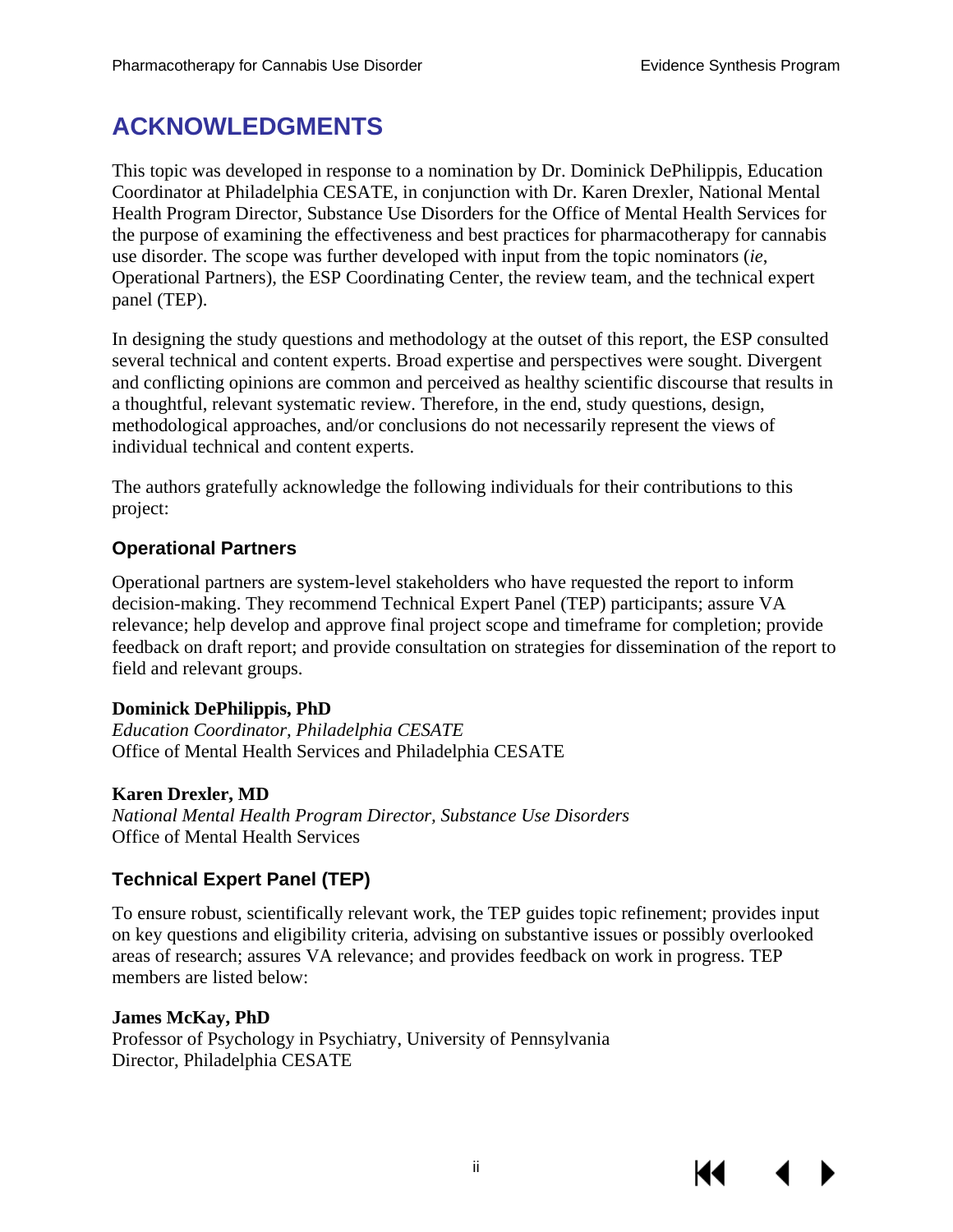#### **Eric Hawkins, PhD**

Associate Professor, Department of Psychiatry & Behavioral Sciences, University of Washington Associate Director Seattle CESATE VA Puget Sound Health Care System

#### **Andrew Saxon, MD**

Professor and Director, Addiction Psychiatry Residency Program, Department of Psychiatry & Behavioral Sciences, University of Washington Director, Seattle CESATE VA Puget Sound Health Care System

#### **Kendall Browne, PhD**

Core Investigator, Center of Excellence in Substance Addiction Treatment and Education (CESATE), Corporal Michael J. Crescenz VA Medical Center; Philadelphia, PA Associate Director for Training and Education, Center of Excellence in Substance Addiction Treatment and Education (CESATE), VA Puget Sound Health Care System; Seattle, WA Acting Assistant Professor, Department of Psychiatry & Behavioral Health, University of Washington

#### **Kipling Bohnert, PhD**

Assistant Professor of Psychiatry, University of Michigan Medical School Core Investigator, VA Ann Arbor HSR&D Center for Clinical Management Research (CCMR)

#### **Tony P. George, MD**

Professor and Chair of Addiction Psychiatry, University of Toronto Clinical Director, Schizophrenia program at the U of T Centre for Addiction and Mental Health

#### **Kevin M. Gray, MD**

Professor of Addiction Sciences, Medical University of South Carolina

#### **Mark A. Ilgen, PhD**

Professor, Department of Psychiatry Director, University of Michigan Addiction Treatment Services Associate Director for Adult Research, Addiction Center Research Investigator, Center for Clinical Management Research, Ann Arbor VA Healthcare System

#### **Peer Reviewers**

The Coordinating Center sought input from external peer reviewers to review the draft report and provide feedback on the objectives, scope, methods used, perception of bias, and omitted evidence. Peer reviewers must disclose any relevant financial or non-financial conflicts of interest. Because of their unique clinical or content expertise, individuals with potential conflicts may be retained. The Coordinating Center and the ESP Center work to balance, manage, or mitigate any potential nonfinancial conflicts of interest identified.

К1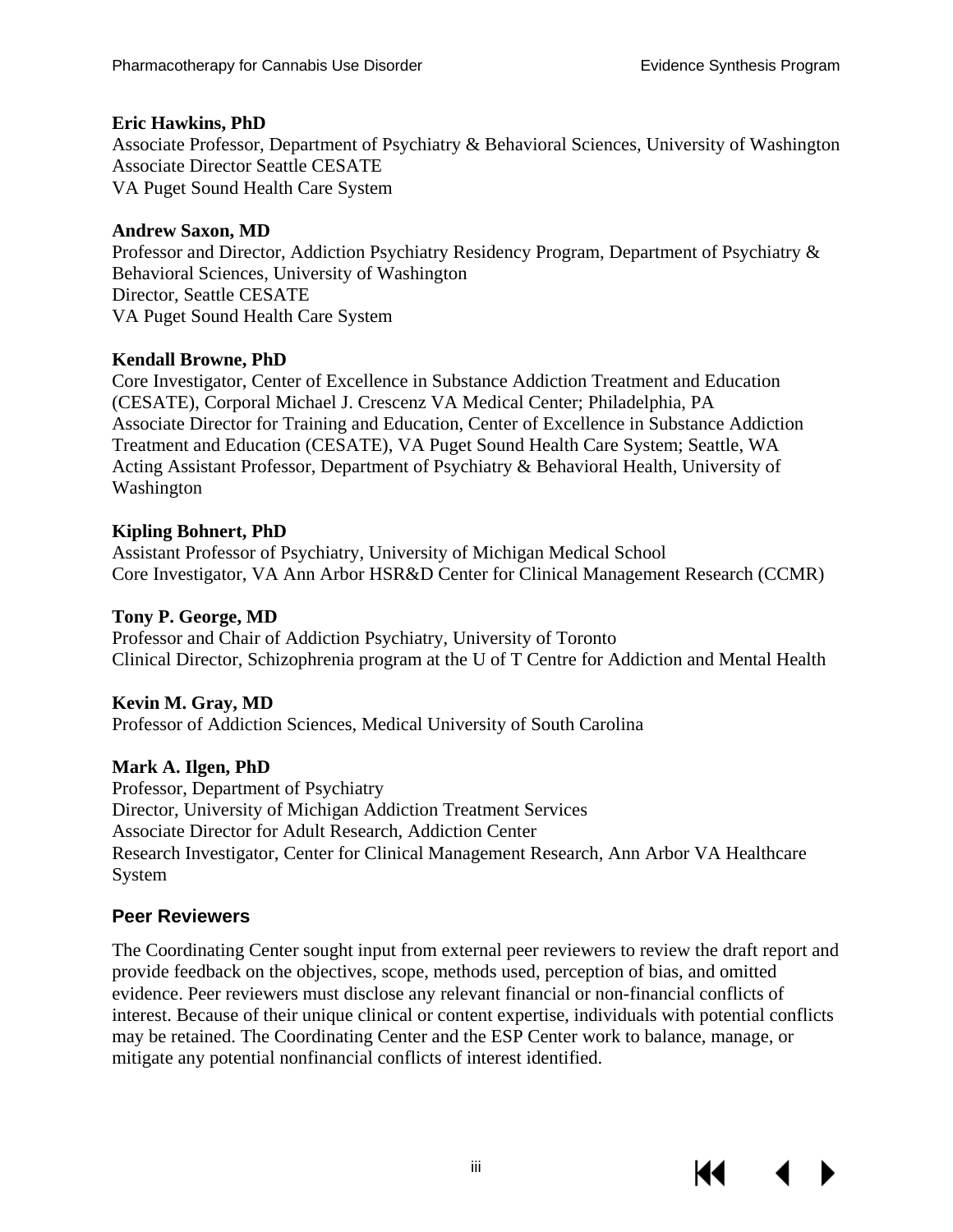# **EXECUTIVE SUMMARY**

Aim: We conducted a systematic review and meta-analysis of the benefits and risks associated with the use of various pharmacotherapies for the achievement of abstinence, the promotion of cessation or reduction of cannabis use, and retention among individuals with cannabis use disorder (CUD).

Methods: We searched electronic databases, clinical trial registries, and reference lists through July 2018 for randomized controlled trials (RCTs) directly comparing pharmacological interventions against each other, placebo, usual care, or psychotherapy in individuals with CUD. We abstracted data on study design, interventions, and outcomes. Dual assessment of study's full text, quality, and strength of evidence (SOE) was agreed upon by consensus using published criteria.

Results: We included 23 primary studies. Antidepressants were the most widely studied drug class. We found moderate SOE that subjects receiving antidepressants are less likely to achieve abstinence than those randomized to placebo, that antidepressants are not beneficial in reducing overall cannabis use, and that there is no difference from placebo in study retention (combined RR=0.95, 95% CI: 0.85-1.07). We found no difference between antidepressants and placebo in dropouts due to serious adverse events (low SOE). In addition, we found no difference between cannabinoids and placebo in the achievement of abstinence (low SOE), treatment retention (combined RR=1.06, 95% CI: 0.89 to 1.25; moderate SOE), and reduction in cannabis use (low SOE). We did find low strength evidence that cannabinoids may result in a greater reduction in cannabis withdrawal symptoms. Anticonvulsants may improve study retention (low SOE); the evidence for anticonvulsants on other outcomes is insufficient. We found low to moderate strength evidence that buspirone and N-acetylcysteine do not improve outcomes. There was insufficient evidence for most other drug classes examined.

Conclusion: There is limited research examining the effectiveness of pharmacotherapies for CUD, and many of the existing studies are hampered by poor methodological quality or reporting. There is moderate strength evidence that antidepressants do not reduce cannabis use or improve treatment retention, and may be associated with lower rates of abstinence. There is low to moderate strength evidence that buspirone, and N-acetylcysteine do not improve outcomes. Although we found that cannabinoids do not improve retention, increase rate of abstinence, or reduce cannabis use, we did find low strength evidence that they may reduce withdrawal symptoms. We found insufficient evidence to comment on effects of all other drug classes. Given the increasing access to, and use of, cannabis in both the general and Veteran populations, along with the high prevalence of CUD among current cannabis users, there is an urgent need to identify novel interventions and effective pharmacologic treatments.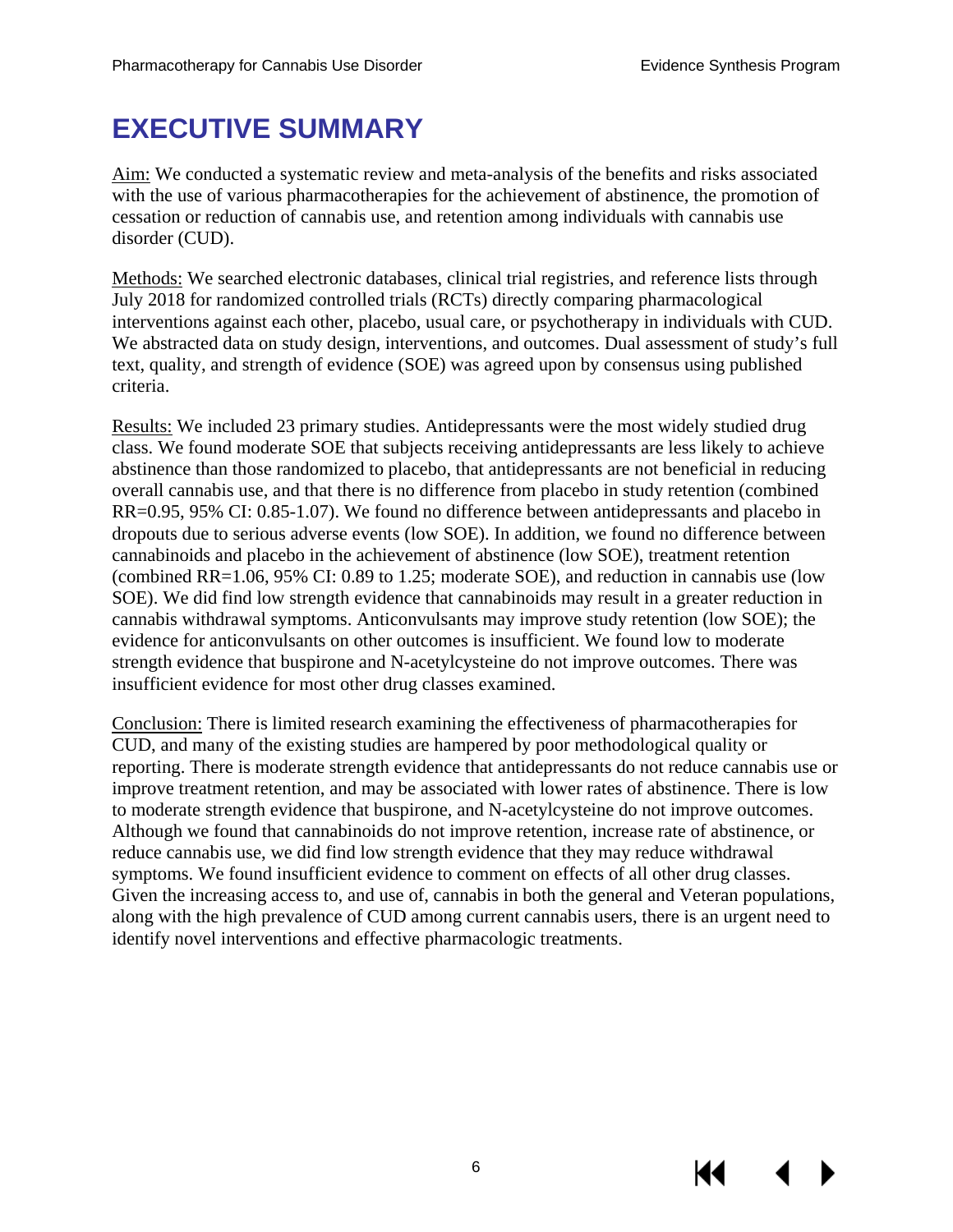$M \cdot 1$ 

 $\blacktriangleright$ 

# **ABBREVIATIONS TABLE**

| <b>Abbreviation</b> | <b>Term</b>                                                     |
|---------------------|-----------------------------------------------------------------|
| AA                  | African American                                                |
| <b>ADHD</b>         | <b>Attention Deficit Hyperactivity Disorder</b>                 |
| <b>AE</b>           | Adverse event                                                   |
| <b>AHRQ</b>         | Agency for Healthcare Research and Quality                      |
| AU                  | Australian                                                      |
| <b>BAI</b>          | <b>Beck Anxiety Inventory</b>                                   |
| <b>BBCET</b>        | Brief Behavioral Compliance Enhancement Treatment               |
| C                   | Control group                                                   |
| Can                 | Canadian                                                        |
| <b>CBD</b>          | Cannabidiol                                                     |
| <b>CBT</b>          | Cognitive behavioral therapy                                    |
| CGI                 | <b>Clinical Global Impressions</b>                              |
| CI                  | Confidence interval                                             |
| <b>CM</b>           | Contingency management                                          |
| CN-THCCOOH          | creatinine normalized 11-nor-9-carboxy-∆9-tetrahydrocannnabinol |
| <b>CUD</b>          | Cannabis use disorder                                           |
| <b>DRO</b>          | Dronabinol                                                      |
| <b>DSM</b>          | Diagnostic and Statistical Manual of Mental Disorders           |
| <b>EBM</b>          | <b>Evidence-based Medicine</b>                                  |
| EPC                 | <b>Evidence-based Practice Center</b>                           |
| <b>ESP</b>          | Evidence Synthesis Program                                      |
| <b>FDA</b>          | Food and Drug Administration                                    |
| <b>FT</b>           | Full time                                                       |
| GAB                 | gabapentin                                                      |
| HAM-D               | Hamilton Depression Rating Scale                                |
| hr                  | Hour                                                            |
| <b>HR</b>           | Hazard ratio                                                    |
| HSR&D               | Health Services Research and Development Service                |
| <b>ITT</b>          | Intention-to-treat                                              |
| IU                  | International unit                                              |
| KQ                  | Key question                                                    |
| Ln                  | Natural logarithm                                               |
| MA                  | Meta-analysis                                                   |
| <b>MCQ</b>          | Marijuana Craving Questionnaire                                 |
| <b>MD</b>           | Mean difference                                                 |
| <b>MDD</b>          | Major depressive disorder                                       |
| <b>MET</b>          | Motivation Enhancement Therapy                                  |
| mg                  | Milligram                                                       |
| min                 | Minutes                                                         |
| МM                  | Medication management                                           |